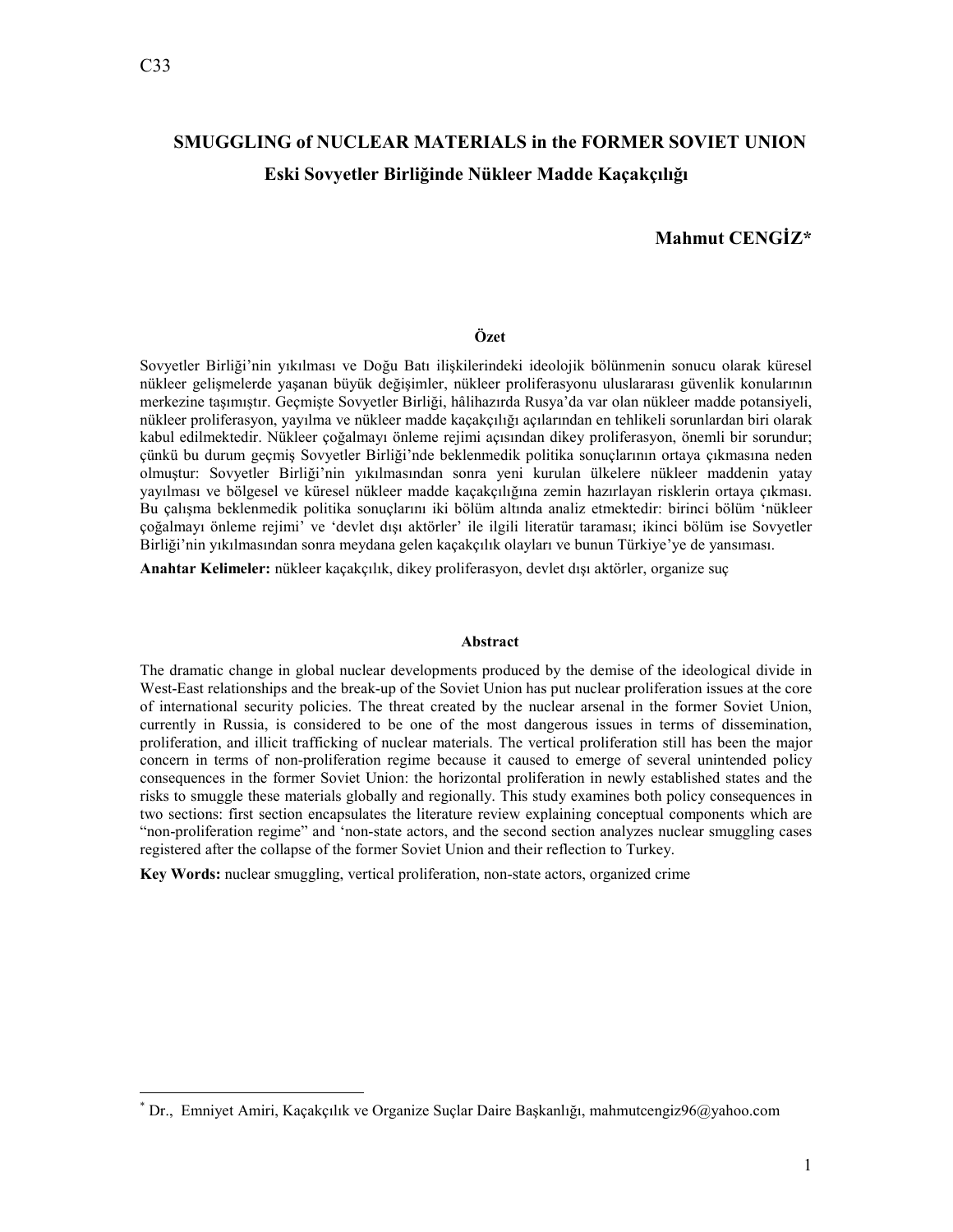# **Introduction**

Since the end of the Cold War, a new nuclear weapons black market has sprung up in Russia, Ukraine, and Kazakhstan. The growing black market has grown at an alarming rate (US Congress, 2006). Nuclear states and non-nuclear powers worry about the possible consequences of this growing black market. Violent non-state actors like organized crime groups or terrorist organizations have the opportunity of becoming nuclear powers (Nuclear Weapons and the Environment, 2009). Preventing the illicit proliferation of nuclear materials has become one of the most important national security policy issues (Marli and Lodgaard, 2007).

Before the end of the Cold War, only five states were recognized as nuclear powers. The fall of the Cold War resulted in the creation of three more nuclear states - Ukraine, Belarus, and Kazakhstan- which were ill-prepared to protect weapons-grade material from potential smugglers as a result of horizontal proliferation (Nuclear Weapons and the Environment, 2009).

The vertical proliferation in the former Soviet Union led to the emergence of two unintended policy consequences: After the demise of the former Soviet Union, horizontal proliferation emerged in newly established states (NIS) such as Ukraine, Kazakhstan and Belarus because these territories possessed nuclear facilities of this country. Also, vertical proliferation generated in Russia (US Department of State, 1997). As a result, not only neighborhood countries of the former Soviet Union have been jeopardized from nuclear smuggling but also violent nonstate actors have smuggled these substances, which possibly could be used by terrorist organizations.

It is believed that this study contributes to literature about nuclear materials because there are few studies that analyze the unintended policy consequences of vertical proliferation in terms of horizontal proliferation and illicit trafficking of nuclear materials. The benefits are to shed light on the nuclear smuggling cases because similar consequences can be produced in the future from the countries that have vertical proliferation.

# **1. uclear Proliferation**

The nuclear proliferation is a danger to international security and stability (Scheinder, 1994). It involves the spread of nuclear weapons, fissile material, and weapons-applicable nuclear technology and information, to nations which are not recognized as "nuclear weapon States". It has been opposed by many nations with and without nuclear weapons because of the fear that more countries with nuclear weapons may increase the possibility of nuclear warfare, de-stabilize international or regional relations, or jeopardize the national sovereignty of states (Krieger and Ong, 2004).

The build-up of nuclear armaments by the largest states, whose desire is to increase the number of non-nuclear countries, has remained closely interconnected phenomena. Therefore, any nuclear arms race is often described as nuclear proliferation (Arbatov, 2004 ). There are two types of proliferation: Horizontal proliferation refers to nuclear weapons states transferring nuclear weapons, technology or materials to nuclear or non-nuclear entities. Vertical proliferation refers to nuclear weapons states researching and developing new types of nuclear weapons, technology, materials and means of warhead delivery (Krieger and Ong, 2004).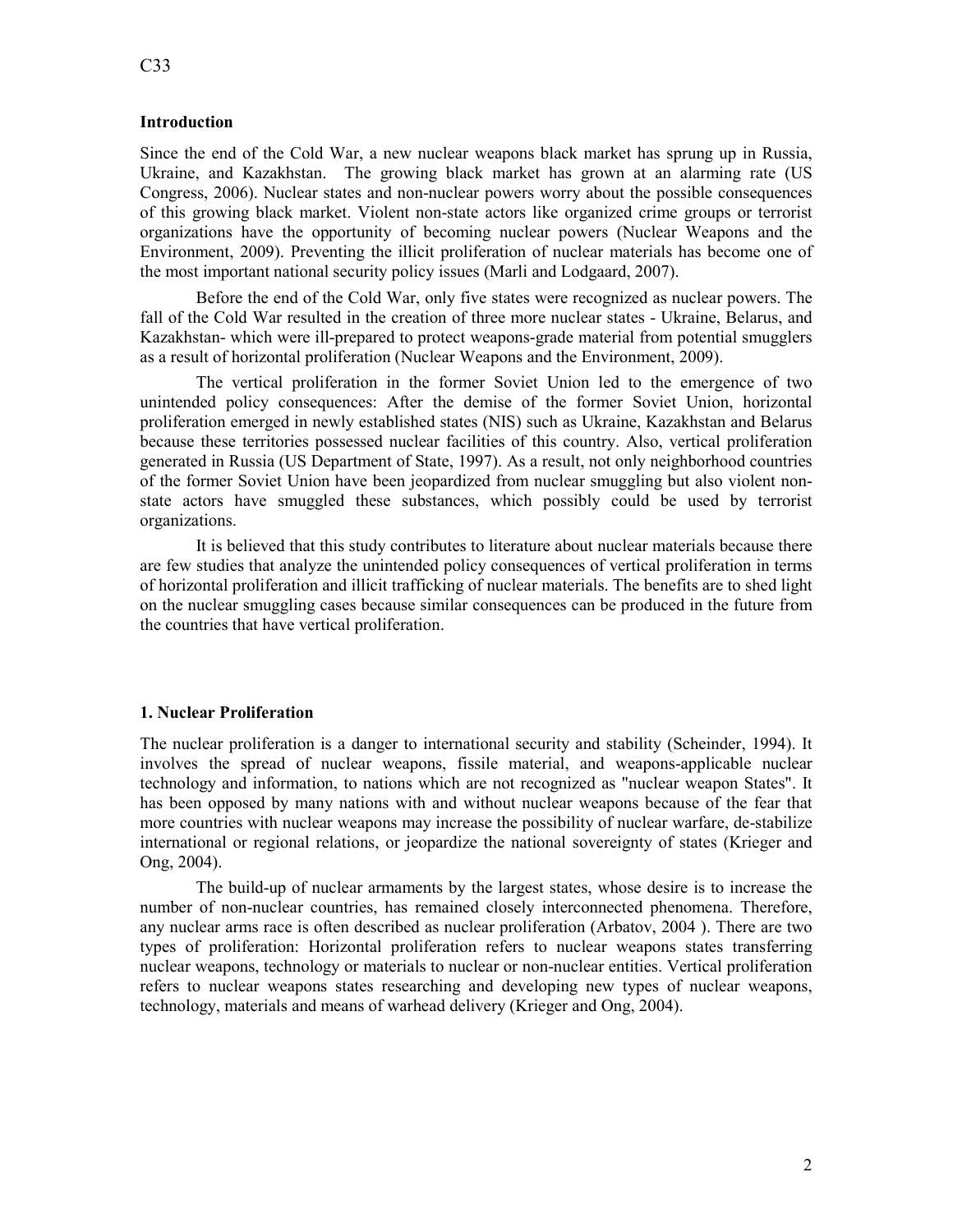# **1.1. Nonproliferation Regime**

The awareness of the international community with regard to the proliferation of nuclear materials has increased after the Hiroshima bombing. So far policies to curb nuclear proliferation, despite the existing issues, have been considered to be successful (Soloski, 1995). After the Hiroshima bombing, the splitting of the atom and its consequent problems has been a major concern (The Campaign for International Co-operation and Disarmament, 2010).

According to Sokolski (1995), there were five different initiatives to curb the spread of strategic weapons technology. The first nonproliferation attempt was the Baruch Plan which aimed the establishment of international ownership of all dangerous strategic nuclear activities and materials. The second one was "The Atoms for Peace Program", which shared developed nuclear technology with other nations in order to secure effective safeguards over this technology. The third one was the "Nuclear Nonproliferation Treaty", which has tried to control non weapon states not to acquire strategic weapons. The NPT more adequately addresses horizontal proliferation than it does vertical proliferation. The fourth effort was the "Missile Technology Control Regime (MTCR)", the "Australia Group", which has tried to deny weapons of mass destruction technologies to proliferators. The last effort was the "Counterproliferation Initiative" which was launched to neutralize proliferation (Soloski, 1995).

Among these efforts, the NPT is considered to be the most effective one because it has been the cornerstone of the nonproliferation movement for the last decades (Drell, 2007). Currently, almost all nations have signed on as parties to the treaty, and efforts have been constantly continued to convince other states that have not signed the treaty yet.

Sixty-two states were original signatories to the NPT in 1968. Among these nations, the United States, the Soviet Union and the United Kingdom possessed nuclear weapons at the time. China and France, also nuclear powers of the late 1960s, refused to join the NPT, but they signed it in 1992 as nuclear weapon states. Despite the fact that these nations have expressed their opposition to the further proliferation of nuclear weapons, they have decided to maintain indifferent from the constraints of the NPT (Scheinman, 1990).

The United States delayed its ratification of the NPT until 1970, owing largely to Senate concerns over the Soviet invasion of Czechoslovakia in August 1968. Upon the request of President Nixon, nonetheless, the Senate ratified the Treaty in 1970. This delay proves one of the first instances where Superpower politics played a role in the life of the NPT (Kapur, 1990).

The party states have pledged to either abstain from developing nuclear weapons or to work to contain their spread. The Treaty's eleven articles are summarized below:

Article I: This article is related to the prevention of the horizontal proliferation. It compels states which have nuclear weapons not to transfer or sell them to states. It also commits the nuclear weapons states (NWS) not to assist the non-nuclear weapon states (NNWS) in the manufacture of a nuclear device.

Article II: The second article of the NPT commits NNWS not to obtain a nuclear weapon through indigenous development or purchase from another state.

Article III: This article requires parties to the treaty to accept safeguards over their native nuclear activities. The International Atomic Energy Agency (IAEA) was established as the legitimate guarantor of nuclear materials. This article of the NPT also covers the smuggling of nuclear materials because smuggling cases have occurred in states that fail to safeguard the nuclear potential. For example, the NIS and Russia are the central areas for nuclear materials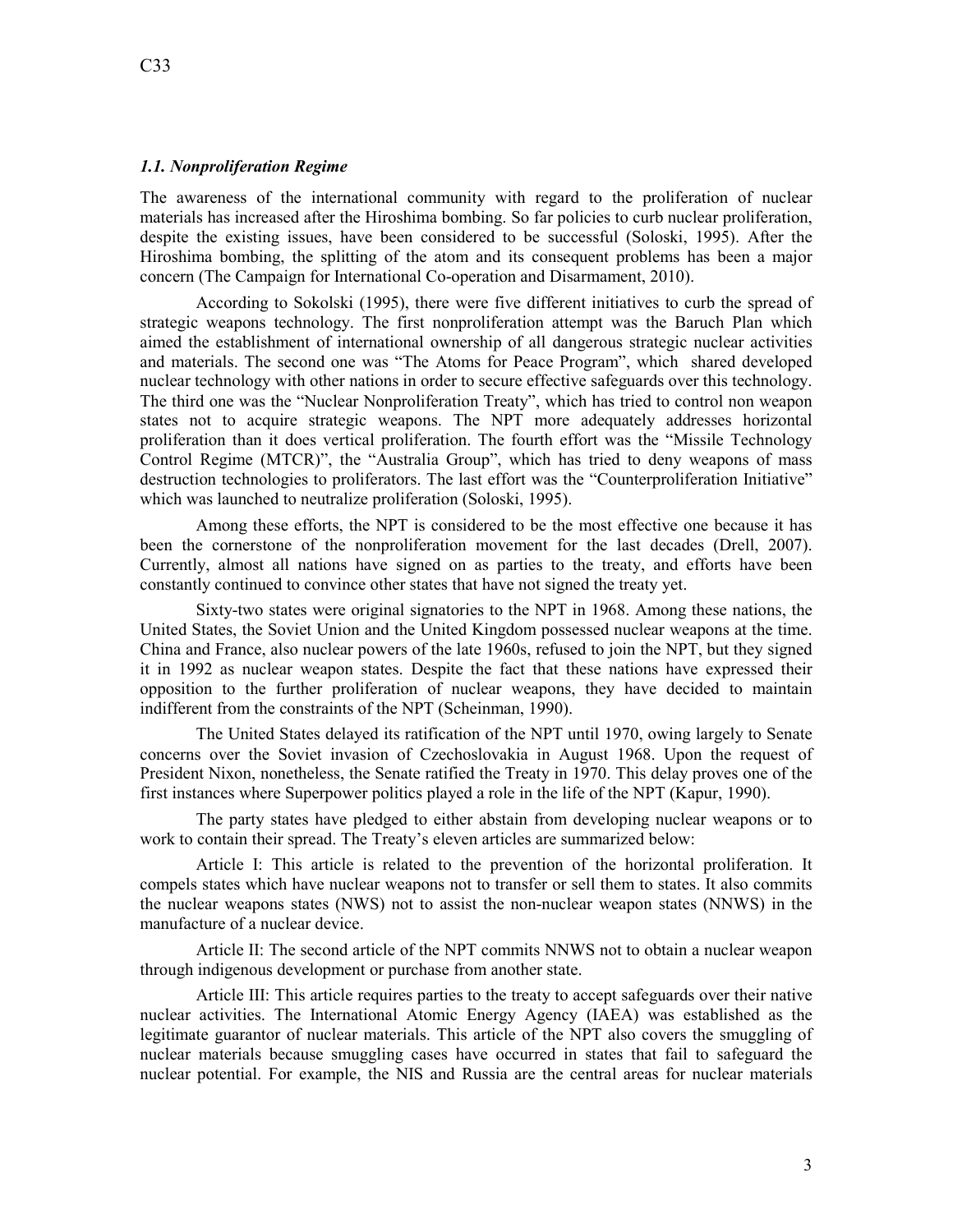trafficking due to fact that these countries do not adequately safeguard the nuclear potential (Johnson, 2007).

Article IV: This article, one of the most controversial parts in terms of its implementation, declares that the development of peaceful uses of nuclear energy is highly worth having. It compels states to cooperate with one another in the advancement of peaceful nuclear applications. The dilemma created by the language of this article is that setting apart what is 'peaceful' from what is not extremely problematic. Exporters of nuclear technology have tended to lean toward the side of safety and been very conservative in their dealings with other countries (Marli and Lodgaard, 2007).

Article V: This article, which has lost its validity due to the environmental impact of nuclear explosions, allows for peaceful nuclear explosions by the weapons and for their scientific benefits.

Article VI: This article has drawn a great deal of attention. Under its terms, the superpowers are obligated to pursue "effective measures relating to cessation of the nuclear arms race at an early date and nuclear disarmament…". Many of the NNWS believe that the United States and the Soviet Union have failed to live up to this commitment (United States Congress, 2002).

Article VII: This article allows states to create nuclear free regions. For example, the treaty of Tlatleloco has been negotiated among several Latin American countries in an attempt to prevent nuclear weapons from being introduced into that region (Diehl and Lepgold, 2003).

Article VIII: The process of amending the NPT is spelled out in this section. One controversial aspect of this article is that amendments take the unanimous concurrence of three nuclear weapon parties to be placed into force. Not surprisingly, no amendments have been passed in the history of the treaty. The difficulty of gaining the unanimity among the NWS remains a huge obstacle in the amendment process (Marli and Lodgaard, 2007).

Article IX: This article stipulates the procedural steps for nations that want to join the NPT.

Article X: This article establishes the right of a party state to withdraw from the treaty in case it believes that its national security is jeopardized by its membership. States that want to withdraw need to give three months notice. Article X also lays out the time frame by which a conference will be held to consider the treaty's renewal.

Article XI: This final article gives the location where the treaty has been deposited.

# 1.2. Current Situation in the Nuclear Proliferation

The world is entering a fundamentally new stage in the proliferation of nuclear weapons. Following the end of the Cold War, the campaign against proliferation had several major achievements. Those years were marked by an unprecedented growth of the United Nations' authority and the role of its Security Council, as well as by a huge expansion of UN peacekeeping and humanitarian operations. In the early 1990s, about 40 new member countries joined the NPT. In 1995, the Treaty was extended for an indefinite time, and only five countries have remained outside it – India, Pakistan, Israel, Cuba and the Cook Islands. Seven countries gave up their military nuclear programs and the nuclear armaments they had previously possessed, while others had them removed by force (Brazil, Argentina, Ukraine, Belarus, Kazakhstan, South Africa, and Iraq) (Arbatov, 2004).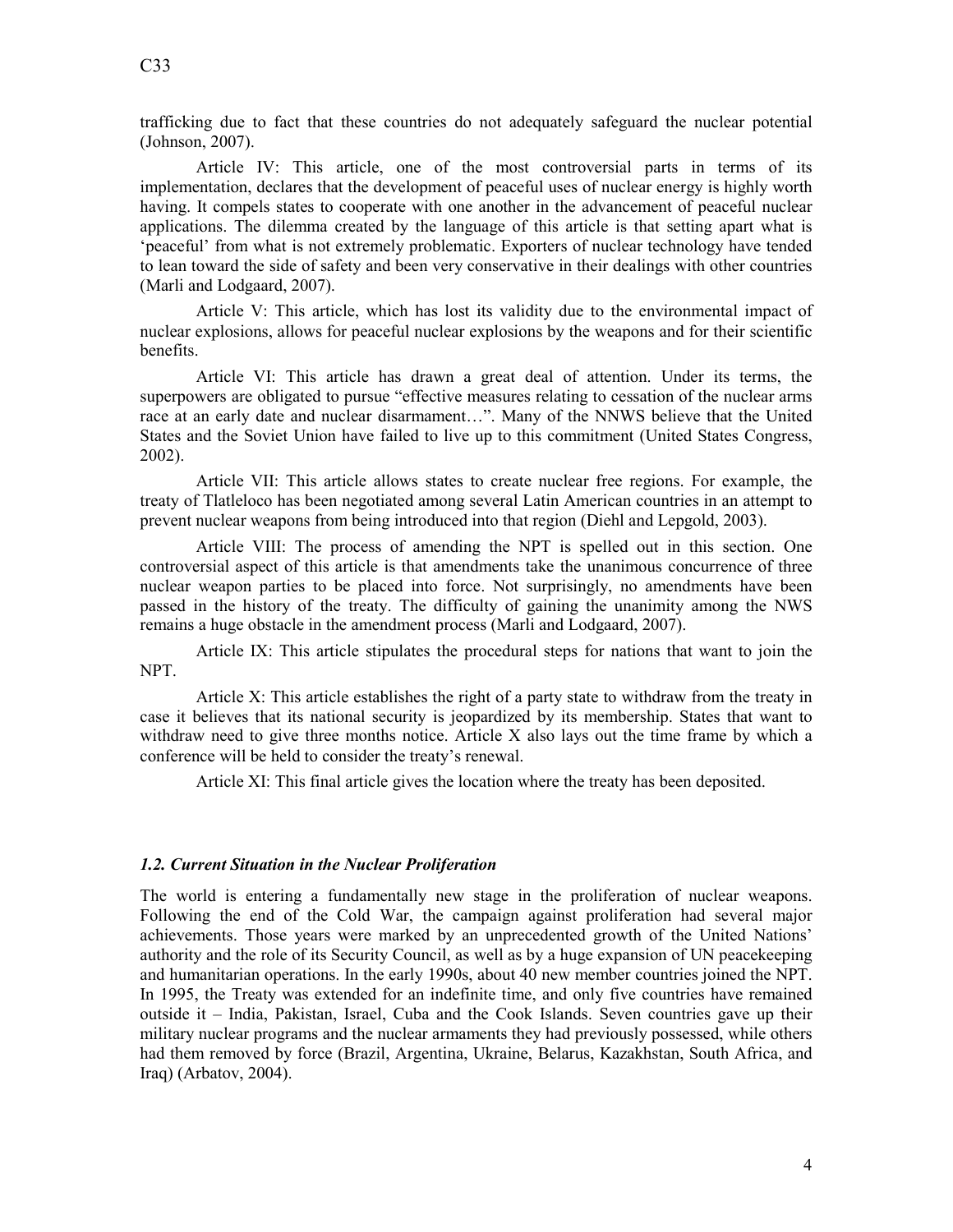However, in the late 1990s, nuclear proliferation gained momentum after India and Pakistan made a series of nuclear tests in 1998. The tests incited serious fears over the military nuclear programs being conducted by North Korea, Iran and several other countries. Suspicions with regard to Iraq's nuclear program served as a pretext for the U.S. war against that country in 2003, although no nuclear weapons have been found in Iraq since the end of the military campaign. At the same time, North Korea declared its withdrawal from the NPT and its ability to quickly develop nuclear weapons. In Iran, facilities for enriching natural uranium were discovered which Tehran had been concealing from the International Atomic Energy Agency in violation of the NPT (Gupta, 2007: 163).

On the other hand, Pakistan was engaged in an active secret trade in nuclear technologies and materials with Iran, Syria and North Korea. Furthermore, Libya was conducting a secret military nuclear program which it has now proposed to shut down in exchange for the termination of UN sanctions that have been imposed against it. Japan, South Korea, Taiwan, Syria, Egypt and several other countries keep a close watch on the conflicts involving North Korea and Iran and prefer to leave open the issue of their future nuclear status. International terrorist organizations display a keen interest in nuclear weapons and have already started blackmailing governments by spreading rumors that they have bought portable nuclear explosive devices (Gardner, 2005).

There are many reasons for the growing of proliferation process. The first one was the transfer of international conflicts to the regional level, and superpowers' decreased control over global developments and decreased involvement in regional affairs. This situation contributed to their interaction in various fields and enhanced the role of the United Nations, including the realm of nonproliferation. However, regional conflicts and the proliferation process went beyond their control when frictions between the superpowers increased in this area of international politics and technical cooperation (Huntley ve Mizumoto, 2005).

The second reason was related to the effect of information revolution which caused broader access to nuclear power specialists, technologies and materials, formation of a nuclear black market, technical progress and the proliferation of dual-use technologies and materials (Karp, 2002: 126).

The third reason was the special message which was used to deter other countries when states owned nuclear materials. Nuclear weapons are mostly viewed not as a weapon for use in war, but as an instrument of political pressure or deterrence. In this sense, the great powers consider nuclear weapons a very effective tool for ensuring their national security and interests. Naturally, under certain circumstances, non-nuclear countries may wish to obtain this kind of weapon as well. Nuclear deterrence always stimulates nuclear proliferation (Cimbala, 2001).

As different from the Cold War years, whereas public opinion in the U.S., Western Europe and Russia has overcome its fear of nuclear weapons and no longer worries about nuclear disarmament prospects, they are scared of possible involvement of violent non-state actors into nuclear proliferation (Lowther and Snow, 2007).

#### **2. Non-State Actors**

Non-State Actors, in international relations, are actors on the international level, which are not states. Terrorist organizations and criminal networks are regarded as non-state actors because they carry out their activities on international level.

The number of non-state actors not only has increased but also diversified depending upon the changes in globalization. Many of non-state actors have operated on the fringes of state control or under the supervisions of states that lack adequate nationally administered export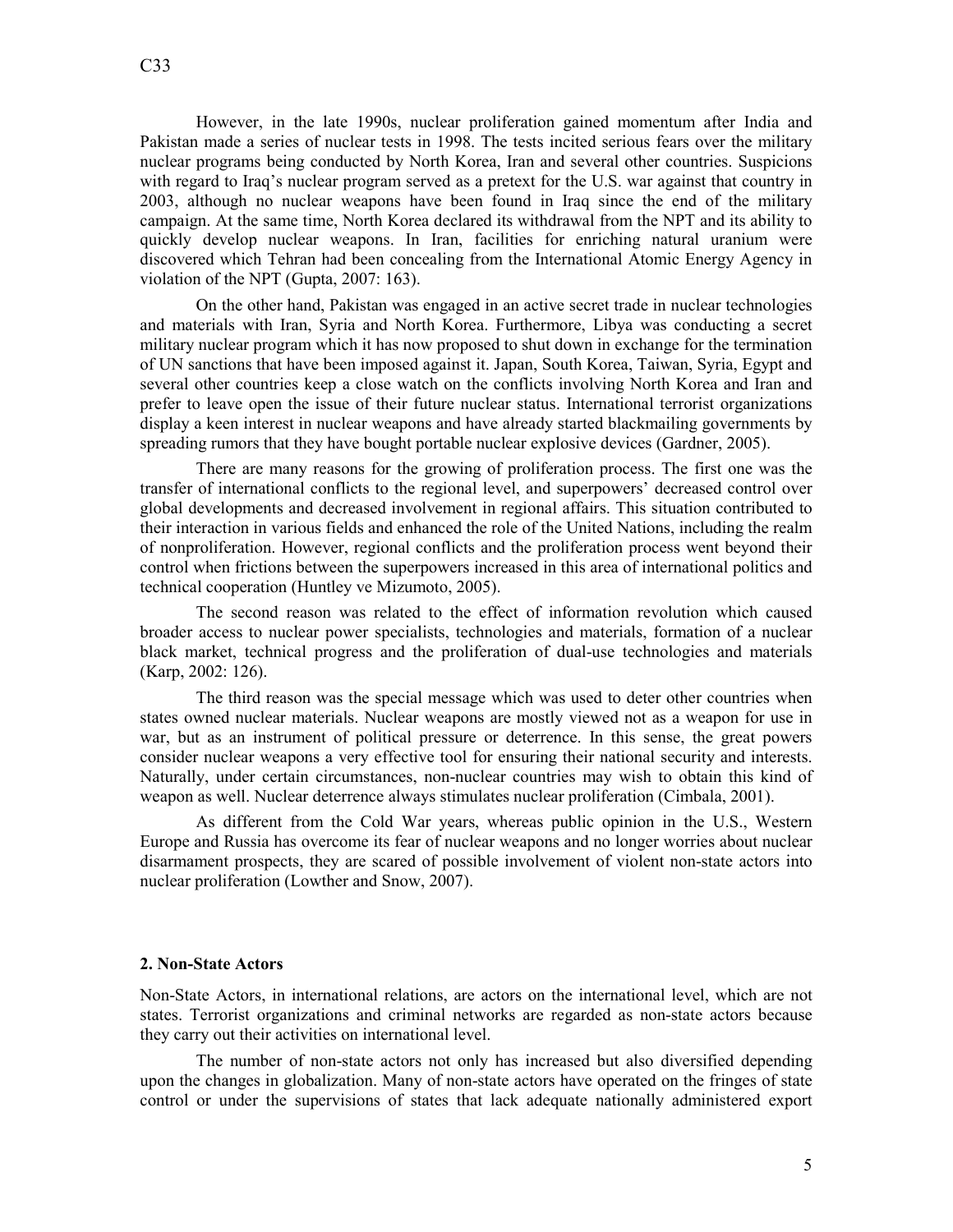control regimes (Reimann, 2006). The most known types of non-state actors are 'industrial entities', 'quasi-governmental organizations' and 'violent non-state actors'.

Among these the most threatening one in terms of nuclear proliferation is violent nonstate actors composed of 'warlords and militias', 'terrorist groups', and 'transnational criminal organizations'. Warlords are defined as actors that exercise de facto social and political control through military means in a distinct subnational geographic area. Terrorist organizations are those groups that seek to use the threat or the application of indiscriminate violence to achieve a political objective. Transnational criminal organizations operate within the violent non-state actor family, and are defined as criminal networks spanning a variety of countries engaged in illegal activities (Wagley, 2006). According to Shelley (2005), each of these actors interacts in different ways in the supply and demand side of the future WMD proliferation market. The illicit networks and criminal activities are particularly related to nuclear and radiological materials. Most nuclear smuggling incidents involve low-level radioactive materials suited for ideological devices.

The non-state nuclear proliferation market substructure includes at least four characteristics: (1) legitimate trade in dual-use items that can be used and diverted for nonconventional and nuclear weapons programs administered by states and non-state actors; (2) front companies and subsidiaries of quasi-governmental organizations in states such as Iran and Pakistan that are circumventing export controls on their indigenous nuclear programs, as well as state-run organizations that are either facilitating the selling, buying, or smuggling of WMD materials; (3) illicit smuggling networks in radioactive materials administered by states, transnational criminal organizations, and/or terrorist organizations in cases where proscribed WMD materials being transferred; and (4) servicing demand by these illicit networks from violent non-state actors that seek unconventional and conventional weapons that can be used for tactical, operational, and strategic effects (Russel, 2006).

In the last two decades, the IAEA documented 16 incidents of trafficking or other unauthorized uses of highly enriched uranium and plutonium (International Atomic Energy Agency, 2005). Only a few of these incidents involved significant quantities of weapons-grade nuclear material. There are many more cases of illicit trade in low-level nuclear and radiological materials. During the reporting period of 1993-2005, states reported 827 incidents of illicit trafficking in lower-level nuclear materials, much of which originated in Russia and the NIS. It is unclear who the customers are for these materials, and there are no indications to date in open sources that violent non-state actors are taking advantage of illicit nuclear smuggling networks to fabricate their own weapons (Russel, 2006).

Recent history suggests that violent non-state actors operate on both the demand and supply sides of the WMD proliferation market. While the overwhelming preference for today's terrorist groups is to buy existing WMD, there are disturbing trends that some carry intent on fabricating their own devices. To date, there is only one international terrorist group that successfully established a WMD infrastructure to weaponize chemical and biological agents. While the Japanese terrorist group Aum Ahinrikyo spent millions in the 1990s establishing a transnational WMD production infrastructure, the group proved only partially successful in producing weaponizable chemical agents. The inherent difficulties in producing chemical, biological, and especially nuclear weapons suggest that violent non-state actors play a more important role on the demand side of the proliferation market substructure. This is true in today's environment in which Al Qaeda, for example, is rumored to have repeatedly attempted the purchase of nuclear warheads in Central Asia (Monterey Institute for International Studies, 2009).

Violent non-state actors, however, remain capable of operating on the supply side and some are still attempting to weaponize their own devices. Law enforcement and counterterrorist operations have disrupted several suspected plots by Al Qaeda-affiliated groups to use chemical and biological agents in: (1) Rome, in 2002, when authorities disrupted a plot to poison the water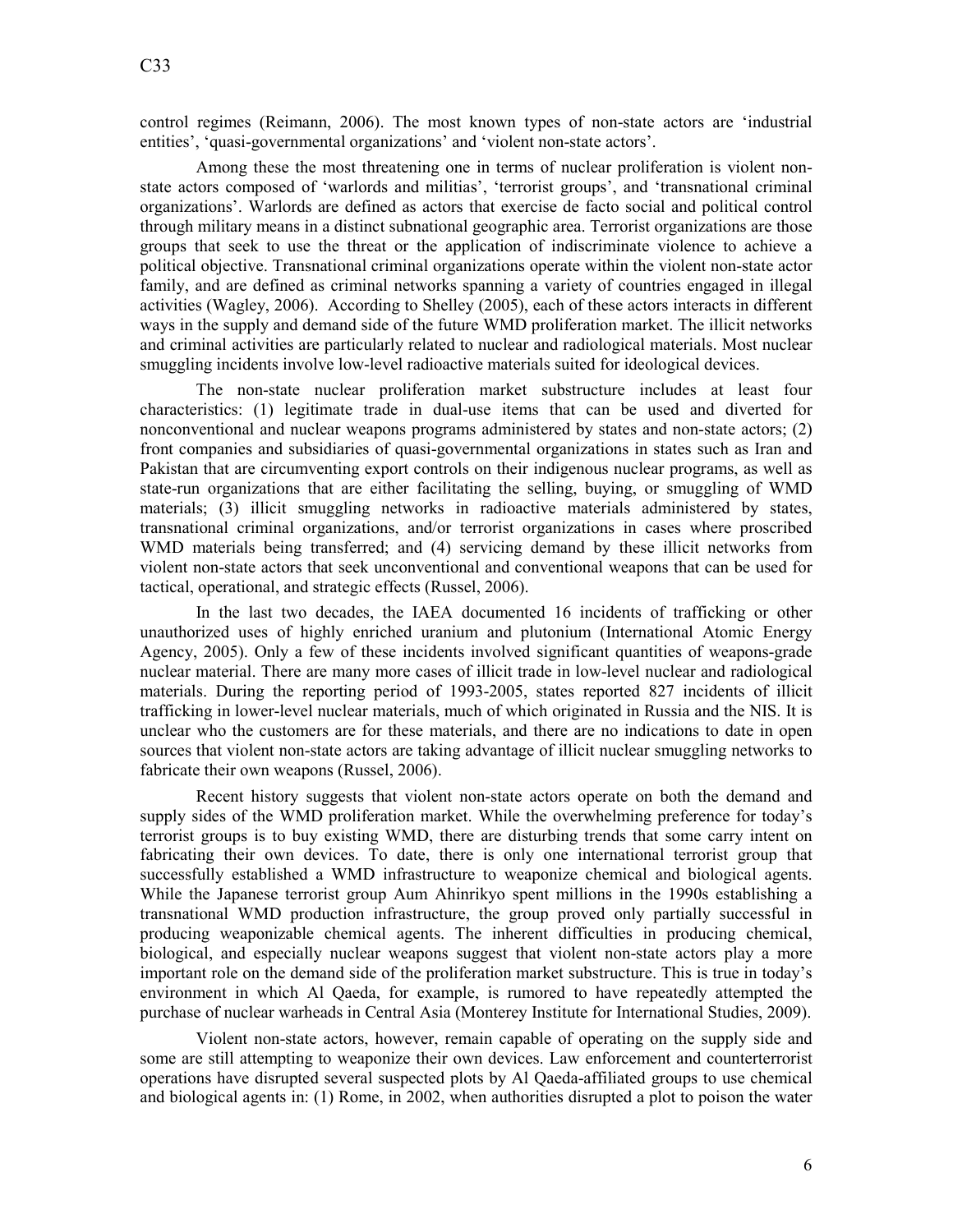supply of the U.S. Embassy in Rome with cyanide; (2) London, in 2003, when the police raided what was thought to be a cell of Al Qaeda suspects intent on producing ricin poison; and (3) Amman, in 2004, when the Jordanian Intelligence Service seized six trucks wired with explosives and containing 20 tones of an unknown chemical reportedly intended to destroy the intelligence service's building, the prime Minister's office, and the U.S. Embassy (Monterey Institute for International Studies, 2009).

The ability of violent non-state actors and/or individuals to construct their own unconventional weapons cannot be dismissed. A cautionary tale is told from the still unsolved U.S. anthrax in 2001 in which a highly trained individual or group of individuals produced, weaponized, and delivered anthrax. In 2003, Texas investigators discovered a homemade sodiumcyanide bomb in the garage of William Karr, which was capable of killing inhabitants in an enclosed space the size of a small civic centre (Axtman, 2008).

The smuggling networks in Central Asia show that it is possible to move highly enriched uranium through illicit channels to meet customer demand around the world. These phenomena illustrate the many roles played by violent non-state actors in shaping the emergent proliferation market substructure (Russel, 2006).

## **3. Unintended Policy Consequences of the Vertical Proliferation**

There exist two unintended policy consequences of the vertical proliferation in the Soviet Union. After the Soviet's break-up, the horizontal proliferation has emerged in newly established states such as Ukraine, Kazakhstan and Belarus. The second consequence is that insecure nuclear materials have smuggled from Russia and NIS to the Western Europe and the Middle East countries through neighborhood countries including Turkey.

## *3.1. Horizontal Proliferation in the Soviet Union*

The interrelation between 'vertical' and 'horizontal' disarmament was legally sealed in Article VI of the Treaty, according to which the nuclear states undertook to "pursue negotiations in good faith on effective measures relating to cessation of the nuclear arms race… and to nuclear disarmament" (McFarland, 2000: 147). Soon thereafter such negotiations began. After the conclusion of the NPT in 1968, the great powers made headway in their dialog on nuclear weapons (the ABM Treaty, SALT-1 and SALT-2, the Treaty on the Elimination of Intermediate-Range and Shorter-Range Missiles, START-1/2, etc.). However, during the same years, in the 1970s-80s, the vertical proliferation in two superpowers increased five or six times over when the Soviet Union and the United States each possessed 10,000 to 12,000 nuclear warheads in their strategic forces (Smolansky, 2001: 323).

The horizontal proliferation has covered nine countries (the U.S., the Soviet Union, Britain, France, China, Israel, South Africa, India and Pakistan) for the last 50 years. The collapse of the Soviet Union produced four new nuclear states (Russia, Ukraine, Belarus and Kazakhstan). Later, three of them turned their nuclear weapons over to Russia (Kort, 1997: 43).

Analysts examining the situation during the horizontal proliferation in the former Soviet Union determined three areas of danger. First, analysts questioned who was in control of Soviet nuclear forces. Second, they noted the danger that further disintegration in the republics might endanger. Third, they pointed to the consequences of Soviet military experts who, after losing their jobs, would sell their services to third world countries (Kaufman and Hardt, 1993).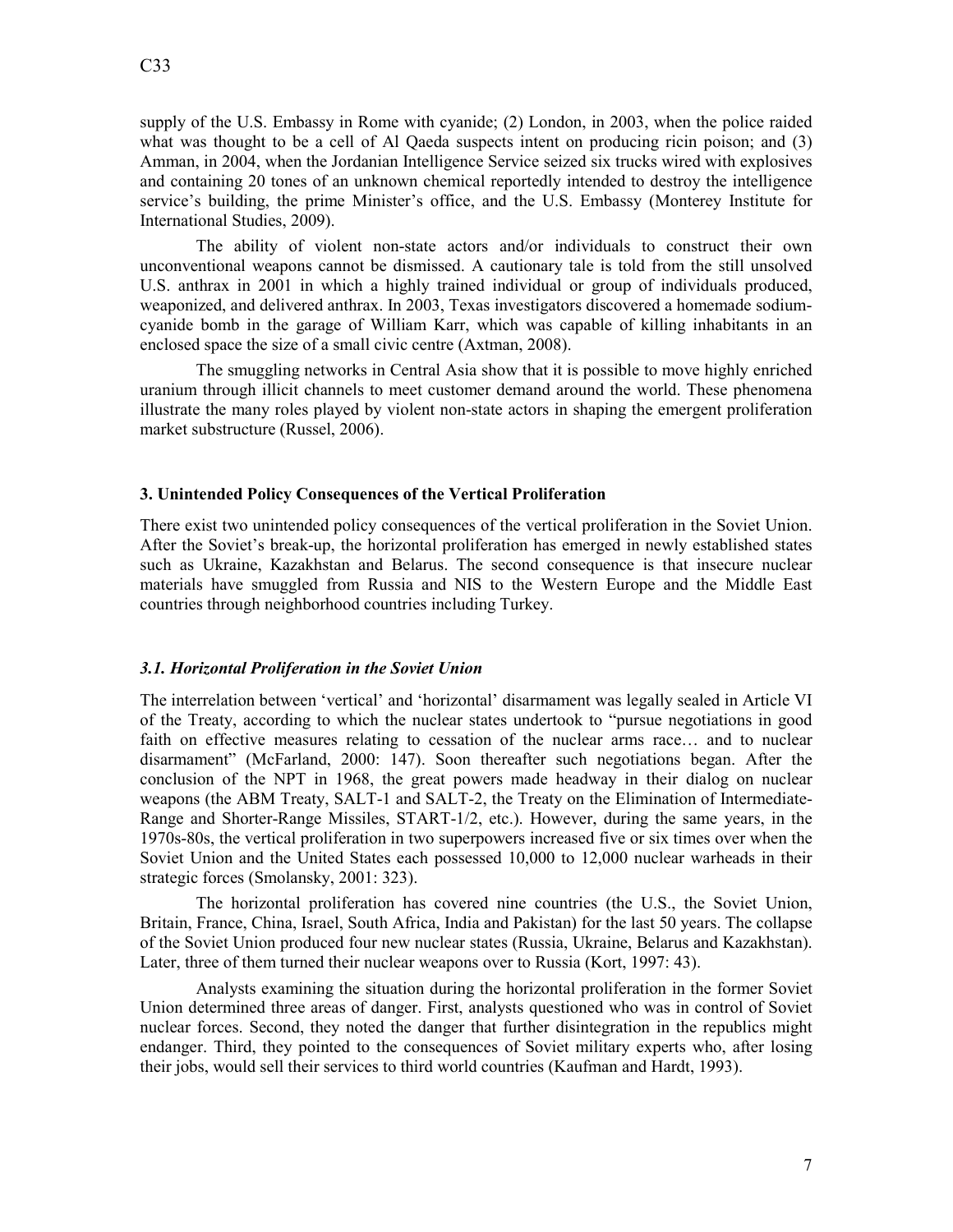Significant attention has been focused on the possibility of defecting scientists providing information to others who may jeopardize the world security. While only three hundred Soviet scientists have the expertise to design a nuclear weapon, 5,000 possess critical knowledge, and 60,000 have related skills such as rocketry or electronics. Many of these are still receiving no pay or only a limited pension (Katz, 1992). In response to this situation, an international consortium raised \$70 million to subsidize unemployed Soviet scientists (Hotz, 1994). Such assistance helped move 8,200 Russian nuclear and chemical scientists into civilian jobs (Spike, 1995).

The U.S. was reassured in 1991 that Russia would be the only Soviet Republic to retain possession of nuclear weapons, and a complex four-step process working toward this goal has been undertaken. Step one moved the warheads in Ukraine, Kazakhstan and Belarus to Russia. Step two stored the weapon-grade material in secure facilities. Step three sought to insure that scientists and engineers from nuclear fields find civilian employment. Step four was to transform weapons laboratories into nonmilitary research centers (Hotz, 1995).

While Ukraine, Kazakhstan and Belarus quickly transferred all of their tactical nuclear weapons to Russia, reaching the goal of transferring all strategic weapons was more difficult to achieve, but eventually all three transferred all nuclear weapons to Russia. However, making previous nuclear states into nonnuclear states was difficult, primarily because the scientists and technicians in these republics could not unlearn their knowledge (Hadley, 1995).

Ukraine was slowest in disarming. In 1993, the Ukrainian parliament claimed ownership of the 1,800 strategic nuclear weapons that were on its soil at the dissolution of the Soviet Union, making the third largest nation in the world. However, Russia controlled the launch mechanism of these weapons. While the Ukraine's proclamation of ownership was not a positive development, it was not as negative as it might first appear because Ukraine was committed to becoming a nonnuclear state. The Ukrainian parliament ratified START I and the NPT in 1994 (Arms Control Today, 1994).

Another method to deal with the threat of horizontal proliferation caused by the breakup of the Soviet Union was to transfer weapon-grade material to a nuclear nation. In 1994, the U.S. received 1,000 pounds of highly enriched uranium (HEU) from Kazakhstan. This material could have been used to make 20 to 36 nuclear weapons. The operation was conducted under top-secret conditions because of fears that terrorists or another nation might attempt diversion operations during the transfer (Kayyem and Pangi, 2003: 14).

The issues regarding nuclear policy in Russia have continued. Its severe economic conditions have decreased its military capability. For instance, Russia's projected military spending for 1999 was \$4 billion compared to \$260 billion for the United States. This has caused Russia to perceive itself as less secure. This increases the possibility that such material could be diverted to terrorist groups or rogue nations. Moreover, economic problems have meant that at many nuclear sites, salaries are underpaid or not paid at all. Such realities increase the likelihood of being smuggled of nuclear materials and being sold illegally (Jeffries, 2002: 567).

## **3.2. Smuggling of Nuclear Materials in the former Soviet Union**

According to May (1994), the debate that began with the emergence of nuclear weapons at the end of World War II continues today including daunting indications that a black market in nuclear-weapons materials may have sprung up. New approaches are needed for viewing nuclear weapons in the post-war era. In particular, the circumstances that influence the supply of and demand for nuclear weapons have changed substantially. The excess of weapons-grade material and the upheaval of political alliances have made some nations more and some nations less secure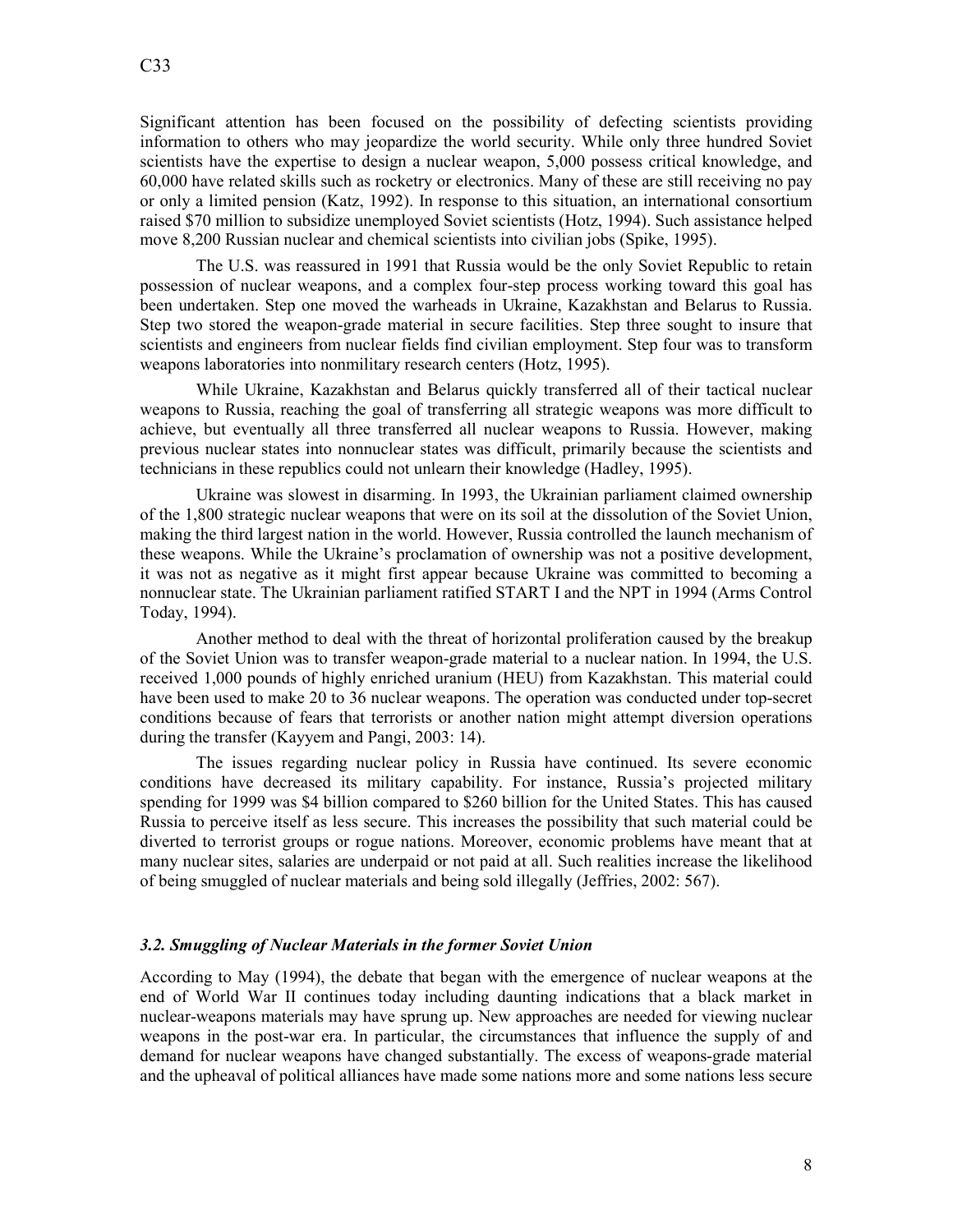(May, 1994). In this process, states which are neighborhood of the Soviet Union are less secure because the number of theft and smuggling cases has increased from the Soviet Union territory.

The first nuclear trafficking case in the Soviet Union involved the theft of approximately 1,5 kilogram of highly enriched uranium (90% U 235) from the Podolsk nuclear facility in 1992. The material was stolen by an employee in that facility. In the next three years, nine additional trafficking incidents involving HEU or plutonium occurred. In the following years until 1995, 18 cases occurred, and the materials were stolen by amateurish thieves. They failed to market the stolen nuclear material. They either attempted to find a purchaser themselves or else used personal contacts to connect with brokers. In the majority of cases, the purchasers were undercover police or intelligence agents (Potter and Sokova, 2002). Table 1 shows the nuclear material cases between 1991 and 2001.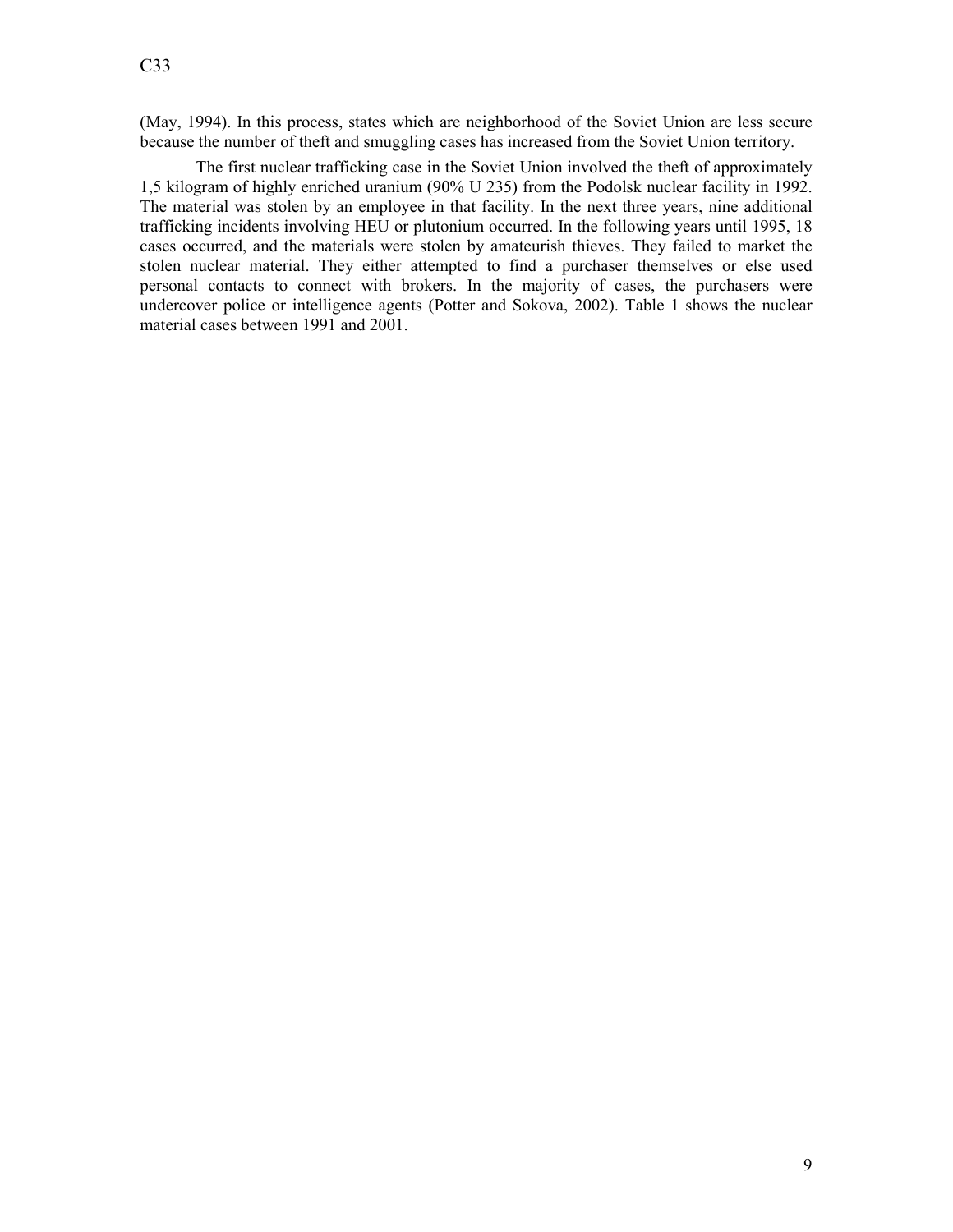| Case Name & Date of Diversion | Material Diverted                             | Origin of Material |
|-------------------------------|-----------------------------------------------|--------------------|
| Russia 1992                   | 1.5 kg of 90 percent HEU                      | Rusia              |
| Lithunia 1992                 | 150 g of 50 percent HEU                       | Russia             |
| Russia 1993                   | 1.8 kg of plutonium                           | Russia             |
| Germany 1993                  | 6.15 g of plutonium-329                       | Possibly Russia    |
| Germany 1993                  | 800 mg of 87.7 percent HEU                    | Possibly Russia    |
| Russia 1993                   | 4.5 kg of 20 percent HEU                      | Russia             |
| Germany 1994                  | 560 g MOX fuel; 363 g of plutonium $-239$     | Possibly Russia    |
| Czech Republic 1994           | 2.7 kg of 87.7 percent HEU                    | Possibly Russia    |
| Russia 1994                   | 3.05 kg of 90 percent HEU                     | Possibly Russia    |
| Russia 1994                   | 1.7 kg of 21 percent HEU                      | Russia             |
| Georgia 1997                  | 2 kg of 90 percent HEU                        | Georgia            |
| Russia 1998                   | 18.5 kg of HEU (enrichment level unspecified) | Possibly Russia    |
| Bulgaria 1999                 | 10 g of 76 percent HEU                        | Unknown            |
| Kyrgyzstan 2000               | 1.5 g of plutonium                            | Unknown            |
| Georgia 2000                  | 920 g of 30 percent HEU                       | Unknown            |
| Russia 2000                   | 3.7 kg of 21 percent HEU                      | Possibly Russia    |
| Georgia 2000                  | 0.4 g of plutonium powder                     | Unknown            |
| France 2001                   | 5 g of 70-80 percent HEU                      | Unknown            |

**Table 1:** Proliferation Significant Incidents of Fissile Material Trafficking in the NIS, 1991-2001

Source: http://cns.miis.edu/npr/pdfs/92potsok.pdf

The period between 1995 and 1998 had no significant proliferation cases involving illicit trafficking in HEU and plutonium. The only exception was the seizure which was made in 1997. 2 kilograms of HEU were stolen from the Vekua Institute in Sukhumi. The whereabouts of this material remained unknown. In this period, proactive policies to curb nuclear materials in Russia were considered to be successful because few cases occurred. Some scholars, however, maintained that the lack of confirmed cases did not indicate a decline in illicit trafficking, but might instead reflect more sophisticated smuggling techniques, the use of new routes, or the operation of well-organized groups of insiders' nuclear facilities (Ewell, 1998).

The period between 1998 and 2001 that had a handful of new cases demonstrated the possible presence of some of the key elements of violent non-state actors. For instance, while the earlier cases often involved disgruntled individual employees, December Russian media reports of an attempted theft of 18,5 kg of HEU indicated the involvement of an organized group of facility employees. On the other hand, while target sources were Western European countries in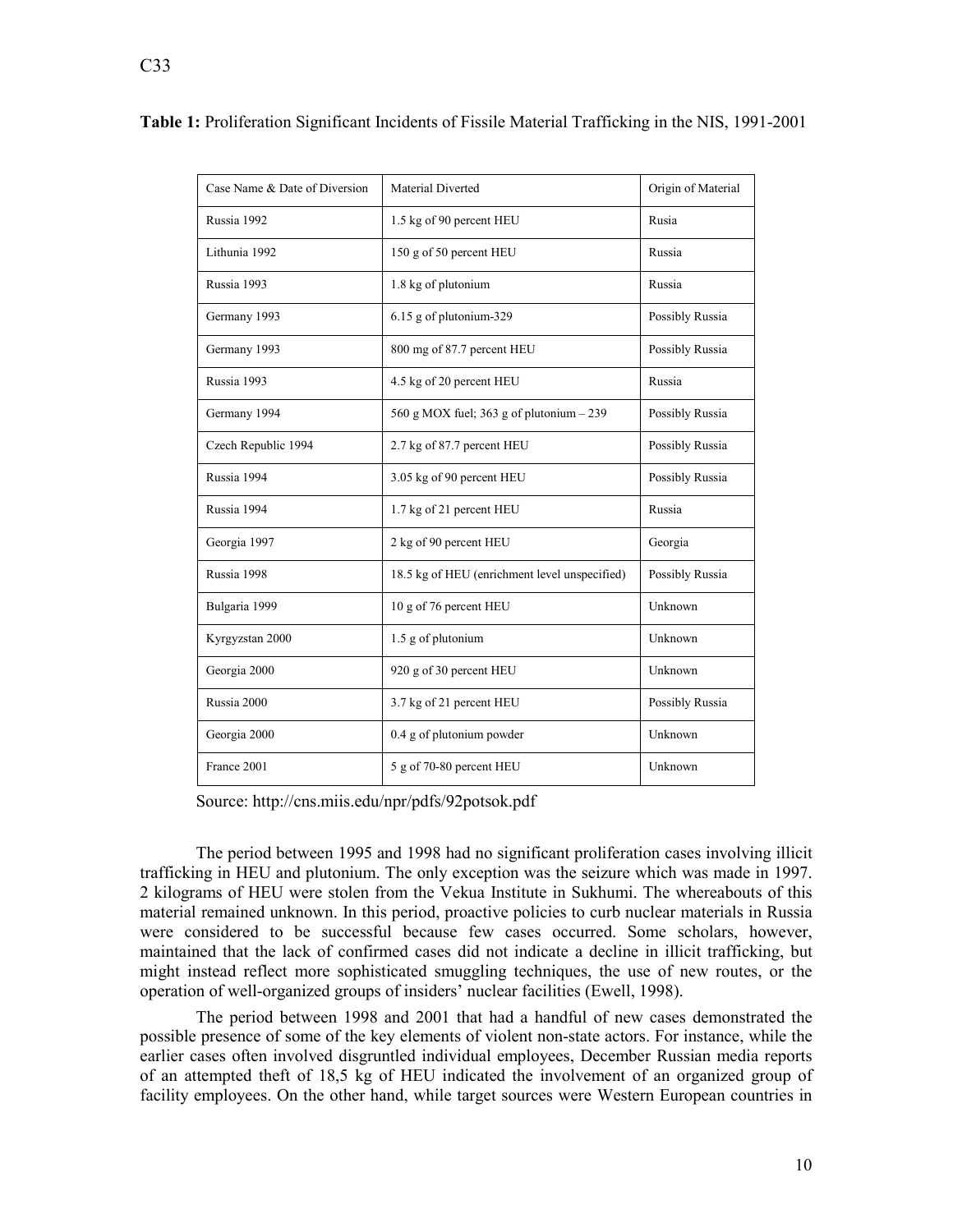the 1992-1995 periods, target sources became Middle East countries in this term (Potter and Sokova, 2002).

In addition, there were indications that organized crime groups might be more inclined to accept the risks of nuclear trafficking because of financial gain. Although there was no concrete evidence regarding Russian mafia's involvement in nuclear trafficking cases, one should take note of the arrest of six members of Balashikha organized crime group who were attempting to sell over a kilogram of nuclear material in 2001. The material turned out to be nuclear fuel pellets enriched to only 2.4 percent U-235 (Potter and Sokova, 2002).

Whereas there is no indication that violent non-state actors have become involved in nuclear materials trafficking cases, the number of existing theft and seizure case in WMD materials is the indicator of ongoing potential threat. Table 2 shows some of the theft and seizures of 2007, 2008, and 2009 in the NIS.

**Table 2:** Selected theft and seizures among over 100 incidents occurred in the NIS in 2007 and 2008.

| 20 July 2009      | Cesium-137: contained in a 10 mm cylinder was seized in Russia                         |
|-------------------|----------------------------------------------------------------------------------------|
| 1 September 2008  | Moldova-bound train with radioactive cargo passes through Kazakh borders<br>undetected |
| 9 September 2008  | Three individuals arrested for smuggling depleted uranium from Kyrgyzstan<br>to China  |
| 30 May 2008       | Ukrainian law enforcement officials arrest smugglers of radioactive scrap<br>metal     |
| 14 March 2008     | Truck with radioactive sand detained at Belarusian-Polish border                       |
| 28 January 2008   | Individual suspected of financing nuclear trafficking arrested in Russia               |
| 29 November 2007  | Ukrainian police seizes mercury and cesium-137 from individual                         |
| 13 November 2007  | Belarusian customs officials detain trucks with elevated radiation cargo               |
| 28 September 2007 | Radioactive Source Uncovered at a Scrap Metal Receiving Station in Ufa                 |
| 7 September 2007  | Belarusian Customs Seize Radioactive Cargo Bound for Russia                            |
| 27 August 2007    | Americium-241 Seizure in Dimitrovgrad                                                  |

**Source:** The NIS Nuclear Trafficking Database, http://www.nti.org/db/nistraff/ index.html

# 3.3. Nuclear Materials Smuggling through Turkey

Turkey does not have large stocks of weapons-useable nuclear materials. Turkey has only one operating research reactor which is located at the Turkish Institute for Nuclear Energy and is fueled by 20 percent-enriched uranium (International Atomic Energy Agency, 2000). Despite the fact that no thefts were reported from this facility, Turkey is widely viewed as a transit country for nuclear materials traffickers. Because of its geographical situation which bridges Europe and Asia, and the former Soviet Union and the Middle East, Turkey is one of the most available routes for not only drug and human traffickers but also nuclear smugglers. Drugs, weapons, small arms, gold, and illegal immigrants are smuggled through Turkey (Zaitseva, 2002).

Illicit trafficking of nuclear and other radioactive material surged as a serious international concern after the collapse of the former Soviet Union in 1991. The degradation of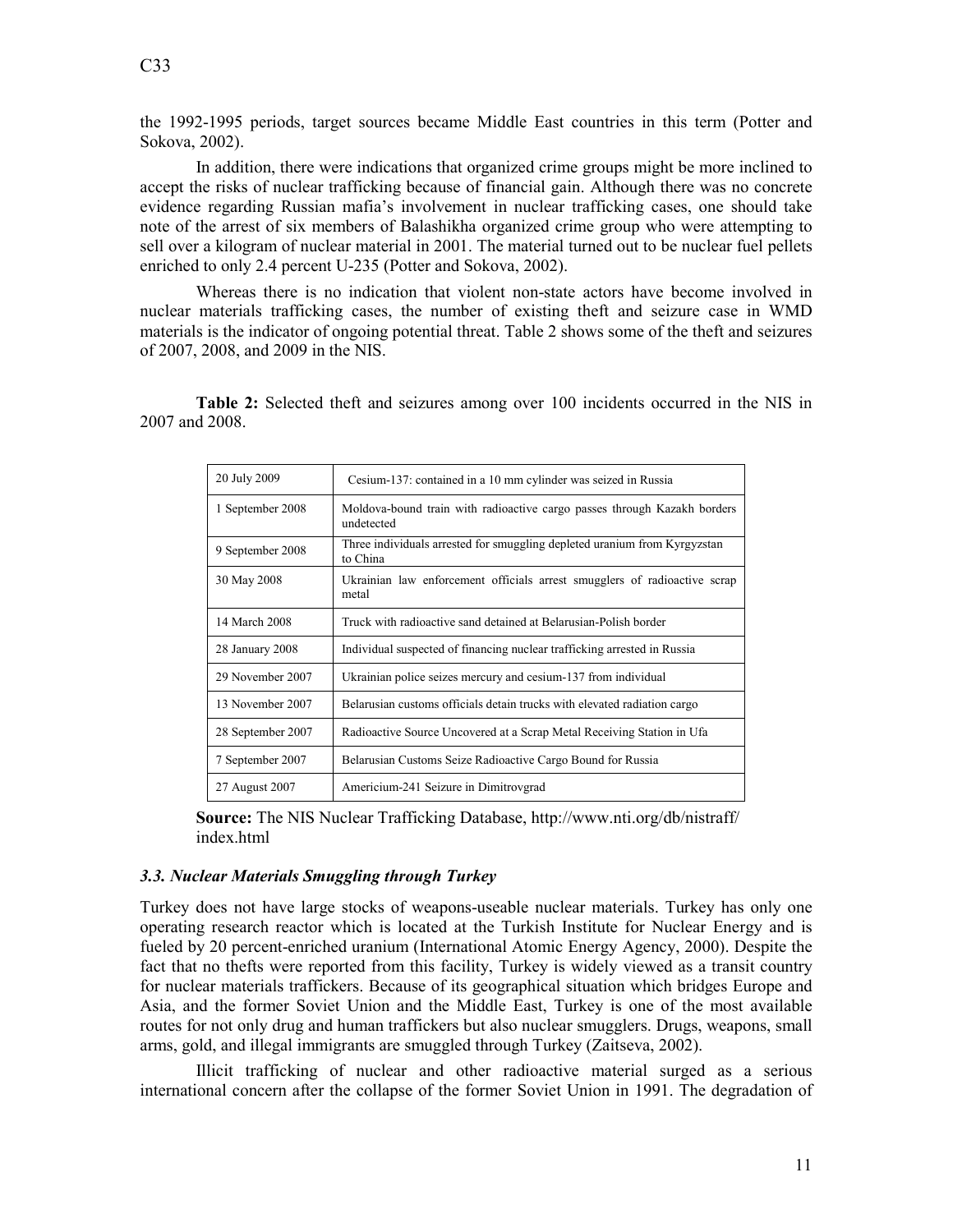economic and social conditions in the newly-established states (NIS) of the former Soviet Union created a favorable environment for nuclear theft and smuggling cases (Zaitseva, 2002). Although most of these smuggling and theft cases seemed trivial, several of them were not random and opportunistic. They were orchestrated by professionals whose well-established smuggling networks, facilitated by corruption, had the capacity to move a significant amount of diverse contraband (Shelley, 2006).

Many of WMD traffickers in the earlier cases were opportunists who mainly targeted financial benefits. Characteristically the criminal groups that involved in smuggling of WMD materials were not organized crime groups because they were not necessarily organized and represented mainly ad hoc single deal partnerships. As a result, these groups generally were composed of opportunists pursuing profit, rather than organized criminals or terrorists. (Kupatadze, 2010). Similarly, perpetrators of WMD trafficking were driven by opportunistic motives in Turkey. WMD traffickers arrested in Turkey were the parts of criminal groups which could be considered as classic opportunists (KOM 2008 Report). Turkish perpetrators also were the members of these opportunistic groups abroad. For example, one Turkish WMD trafficker was arrested in Georgia in a case registered after 2002 (Kupatadze, 2010).

Past cases demonstrated that Turkey was a significant transshipment route for nuclear smuggling from the former Soviet Union (Zaitseva, 2002). The Georgian cases in which radiological materials were seized pointed to the transit position of Turkey. For example, one Georgian WMD trafficker was arrested in 2006 in his attempt to traffic one kg of uranium, obtained in Russia, from Georgia to Turkey (Kupatadze, 2010). Furthermore, several nuclear trafficking incidents involving Turkey were reported between 1993 and 1999, confirming Turkey's important role as a transit country. These cases included both nuclear material seized in Turkey and interdicted in route to Turkey (James Martin Center, 1999).

On the other hand, as Turkey began to experience WMD cases, a new market for fraud by criminals occurred. A number of WMD cases in which the police seized osmium and red mercury were registered by the police in Turkey (KOM Report, 2009).

## **4. Policy Insight and Future Recommendations**

It is obvious from the literature review that nuclear states which have vertical proliferation can encounter the unintended policy consequences as in the case of the former Soviet Union. For example, the vertical proliferation in the former Soviet Union led to emergence of vertical and horizontal proliferation (Gromyko, 1999). Whereas Russia has vertical proliferation, Ukraine, Belarus, and Kazakhstan have horizontal proliferation (Arbatov, 2006). As a result of these two types of proliferation, the unintended policy consequences can be either to jeopardize its neighbourhood countries or possible use of nuclear materials by violent non-state actors. In spite of these consequences and the existence of ongoing theft and seizures in the NIS, international non-proliferation regime aims to solve nuclear proliferation issues produced by North Korea and Iran. On the other hand, IAEA's policy agenda overwhelmingly includes taking precautions against North Korea and Iran rather than drawing sufficient attention on illicit trafficking of nuclear materials (IAEA, 2001).

The global world is threatened by violent non-state actors much more than state actors (Reimann, 2006). Fighting terrorism and organized crime is prioritized by world countries. Both types of crimes increasingly are considered to be the most dangerous violent non-state actors for global security (Wagley, 2006). Recent policy agendas include what need to be done when faced the possible use of nuclear materials by non-states actors (Reimann, 2006).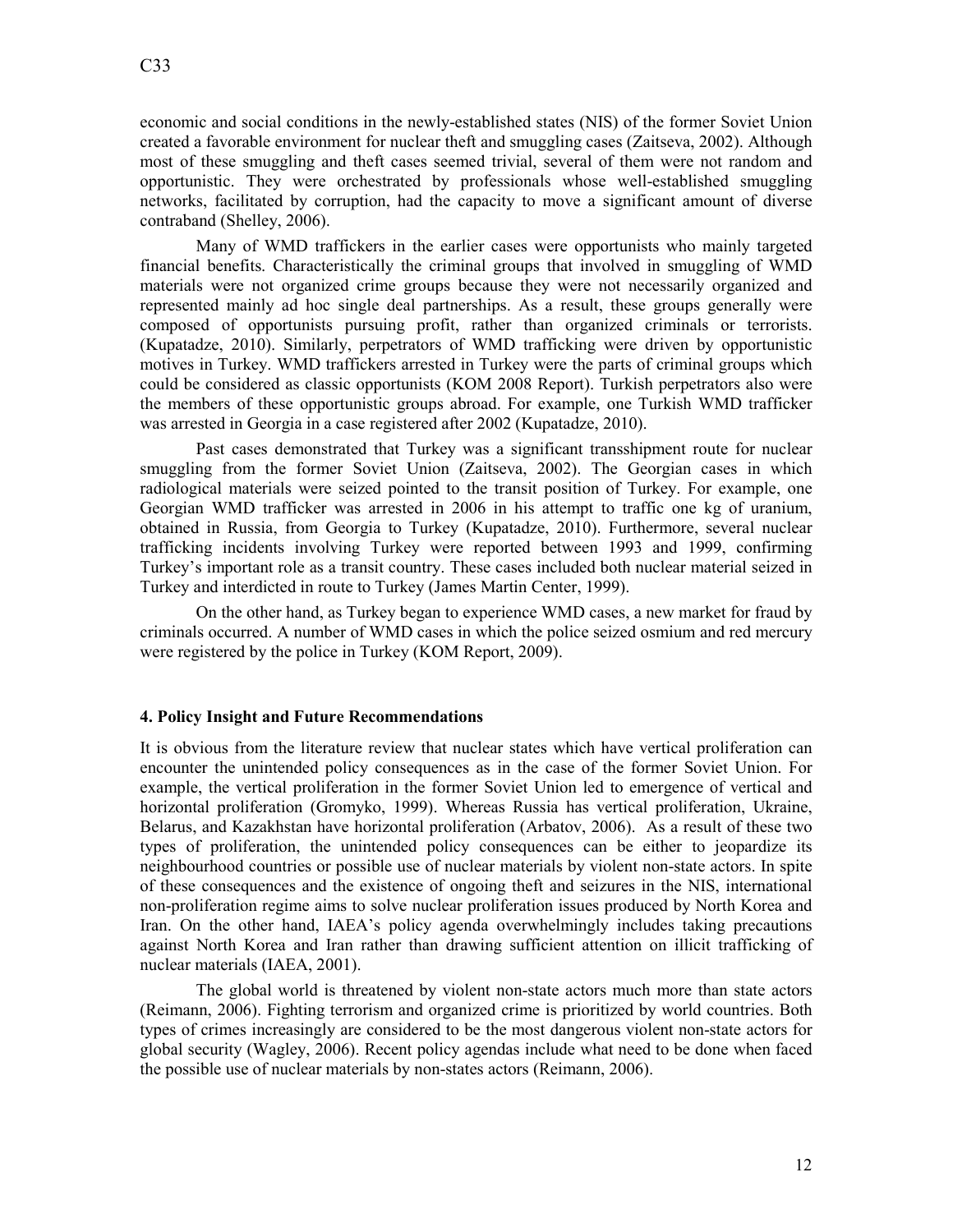The viewpoint in the study is 'proliferation pessimist' because the focus is to take harsh precautions to fight illicit trafficking. It is believed that the possibility of using these materials by terrorist organizations might lead to unpredictable harms (Bunn and Wier, 2007). There are few specific treaties or articles in a convention that requires the increase of safeguards or export controls in order to fight illicit trafficking of nuclear materials (IAEA, 2007).

The NPT does not include any particular article that is about the illicit trafficking of nuclear materials. Similarly, the treaties 'START I' and 'START II' which were signed between the United States of America and the Union of Soviet Socialist Republics to reduce and limit Strategic Offensive Arms, does not emphasize any possible threat of illicitly trafficked nuclear materials in Russia (IAEA, 2007). Thus, it is highly needed either to add the fourth pillar to NPT, which is illicit trafficking, or to make new conventions in order to increase awareness of countries regarding illicit trafficking of these materials (NATO, 2004). The rationale is the uncontrollable consequences of nuclear materials when they are used even one time (Princeton University, 2008).

On the other hand, future data base that has nuclear smuggling cases is needed to determine the amount of illicitly trafficked nuclear materials, their routes, and more importantly the source countries (UNESCO, 1997). The other recommendation is related to the importance of multilateral cooperation among countries. For example, states that are neighboured to countries which have vertical proliferation needs to have high level cooperation in order to strengthen border and export controls (Arms Control Association, 2002). Another recommendation is to enhance safeguards to prevent illicit trafficking (UNESCO, 1997).

The last recommendation is to have an accurate accounting of what exists in order to control nuclear weapons and materials. A global inventory of all nuclear weapons and materials should be established. Without exception, all states should be subject to reporting requirements and international inspections in creating such an inventory. Without such a global inventory, it is impossible to determine whether nuclear weapons or materials have been sold or stolen, or whether nuclear arsenals have increased (Nuclear Age Peace Foundation, 2004). Meanwhile, the concrete measures that are specifically needed to be taken to prevent nuclear trafficking cases are as follows:

- The international community should undertake a much more comprehensive and holistic view of how non-state actors operate in all aspects of WMD proliferation.
- All strategic border crossings and points of entry should be equipped with neutron radiation detectors.
- Customs and border patrol officers in operating radiation detection equipment should be trained on nuclear materials as well as anti-corruption efforts.
- Intelligence sharing on thefts, trafficking incidents, and suspects among law enforcement agencies should be increased.
- International investigation and research into the potential involvement of violent nonstate actors should be enhanced.

Key future researches are needed to focus on to determine how nuclear proliferation in the former Soviet Union became potential threat and what has led to the failure in curbing nuclear materials from illicit trafficking (Nuclear Threat Initiative, 2004). Then each country that has vertical proliferation should be examined in terms of their having possible consequences as in the former Soviet Union case.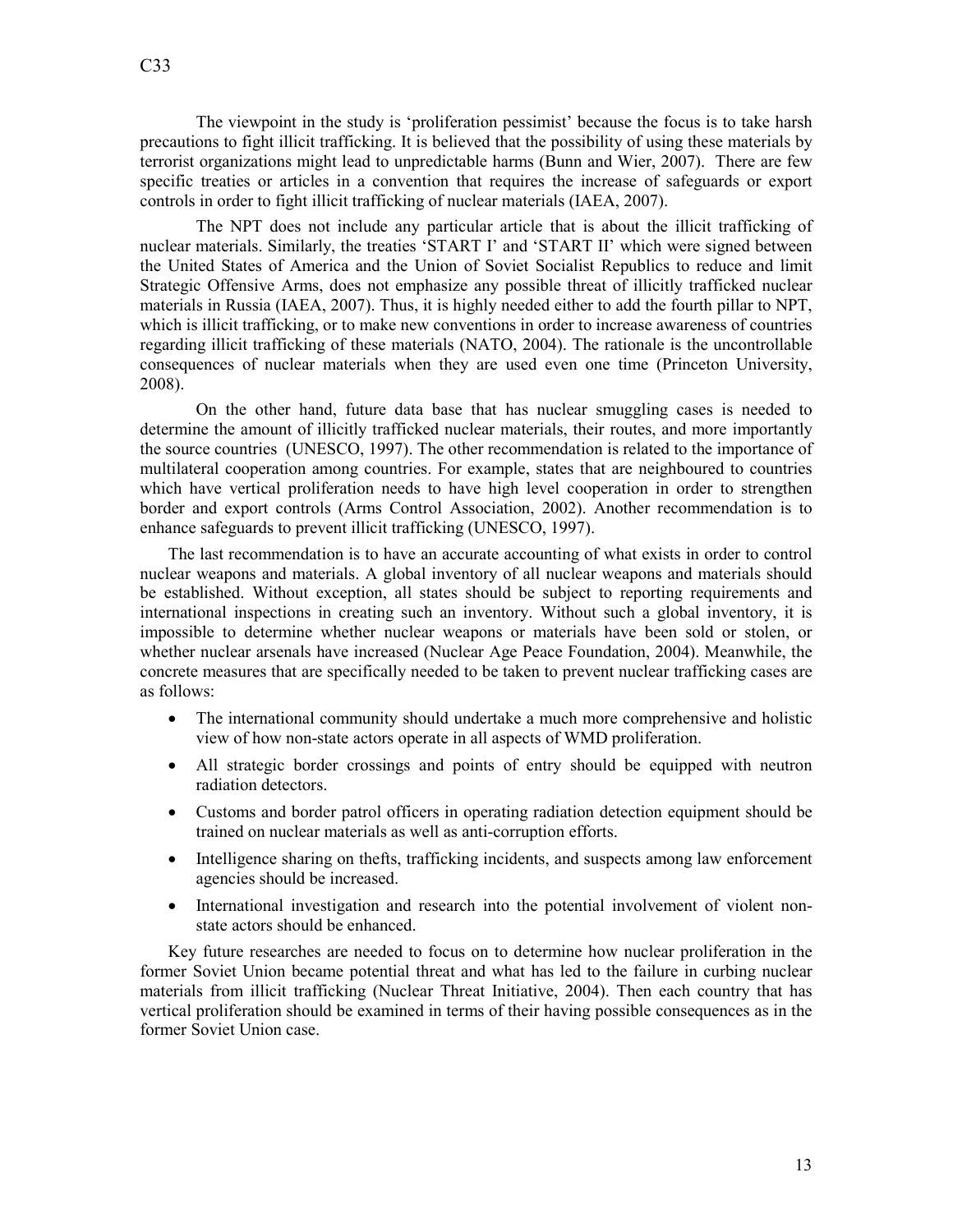# **Conclusion**

Although nuclear materials are used for either commercial or military purposes, possessing nuclear materials is considered to be risky, for there always exist the possibility of encountering unintended policy consequences. The former Soviet Union is a good example of what unintended policy consequences can states face when they have vertical proliferation.

The collapse of the former Soviet Union led to the emergence of two intended policy consequences: horizontal proliferation which occurred in newly established states such as Belarus, Ukraine and Kazakhstan, and illicit trafficking of nuclear materials which are not securely protected in newly established states and their possible use by violent non-state actors.

The challenges to fabricate nuclear weapons plays distinctive role in the activity area of violent non-state organizations. They take place either supply or demand side of the nuclear proliferation. Whereas terrorist organizations characteristically prefer to be in demand side, organized crime groups take place in the supply side. Also, ongoing theft and seizure in the NIS are the indications of potential threat. As long as there is an availability to reach nuclear materials, violent non-state organizations will be threatening for the security of states.

There is an urgent need to focus on the prevention of illicit trafficking. Equivocal statistics are misleading, and nobody knows the exact amount of smuggled nuclear materials from the NIS. Therefore, states should have multilateral cooperation in order to find out details about smuggled nuclear materials and take necessary measures. Otherwise, it can be too late to fight violent non-state actors that have the power to reach these materials and use them.

# **References**

- Arbatov, Alexei, (2004), "Horizontal Proliferation: New Challenges", http://eng.globalaffairs.ru/numbers/7/531.html (accessed: October 28, 2010)
- Arbatov, Alexei, (2006), "Nuclear Deterrence and Proliferation: The Dialectics of "Doomsday Weapons", *Russian Politics and Law*, Volume 44, Number 5, p. 35-60.
- Arms Control Today, (1994), Prospects for Ukrainian Denuclearization After the Moscow Trilateral Statement, pp. 21-24.
- Arms Control Association (2002), http://www.armscontrol.org/act/2002\_03/dhanapalamarch02, (December 26, 2010)
- Axtman, Chris, (2008), "The Terror Threat at Home Often Overlooked", www.csmonitor.com/2003/1229/p02s01-usju.html (accessed: September 28, 2010)
- Bunn, Matthew and Wier, Anthony, (2007), "Blocking the Terrorist Pathway to the Bomb", http://www.nti.org/e\_research/cnwm/overview/path.asp (accessed January 6, 2011)
- Cimbala, Stephen J. (2001), *Deterrence and Nuclear Proliferation in the Twenty-first Century*, Ca: Greenwood Publishing Group.
- Diehl, Paul Francis and Lepgold, Joseph, (2003), *Regional Conflict Management*, MD: Rowman & Littlefield.
- Drell, Sidney David, (2007), *uclear Weapons, Scientists, and the Post-Cold War Challenge: Selected Papers on Arms Control*, New Jersey: World Scientific.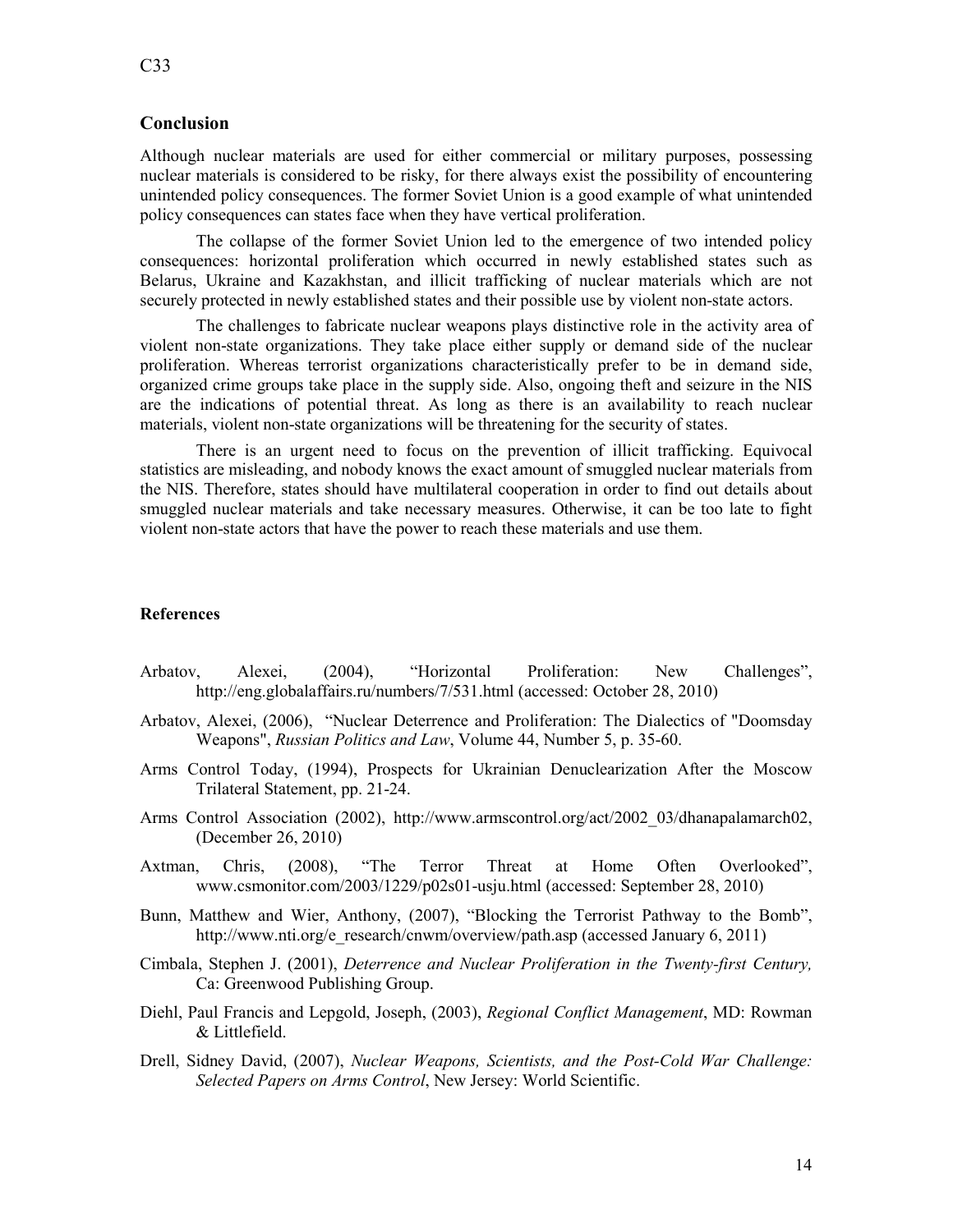- Ewell, Emily S., (1998) "NIS Nuclear Smuggling Since 1995: A Lull in Significant Cases?", *The Nonproliferation Review*, Volume 5, Issue 3, pp. 119-25.
- Gardner, Hall, (2005), *American Global Strategy and the "War on Terrorism*, London: Ashgate Publishing.
- GROMYKO, (1999), http://www.gromyko.ru/English/CPE/an2.htm, (accessed October 29, 2010)
- Hadley, Stephen J. (1995), "Nuclear Proliferation: Confronting the New Challenges-Sponsored by the Council on Foreign Relations", *Disarm*, CTB-NPT, pp. 115-19.
- Hotz, Robert Lee "Learning to Live Without the Bomb" *Los Angeles Times,* 22 December 1994.
- Hotz, Robert Lee "Cold War Foes Forge Warm Ties" *Los Angeles Times*, 23 June 1995.
- Huntley, L. Wade, Mizumoto, Kazumi, and Kurosawa, Mitsuru, (Ed.) (2005), *uclear Disarmament in the Twenty-first Century*, Hiroshima: Peace Institute.
- International Atomic Energy Agency, (2000) *uclear Research Reactors in the World,* 2000
- IAEA, (2001), http://www-pub.iaea.org/MTCD/publications/PDF/CSP-12-P\_web.pdf (accessed December 2, 2010)
- IAEA, (2005), http://www.iaea.org/NewsCenter/News/2006/traffickingstats2005.html (accessed November 11, 2010)
- IAEA, Nuclear Security Series, (2007), *Combating Illicit Nuclear in Nuclear and Other Radioactive Material,* IAEA Publications
- James Martin Center, (1999), http://cns.miis.edu/wmdme/flow/turkey/index.htm (accessed January 4, 2010)
- Jeffries, Ian, (2002), *The New Russia: A Handbook of Economic and Political Developments*, New York: Routledge
- Johnson, Thomas Alfred, (2007), *National Security Issues in Science, Law, and Technology: Confronting Weapons of Terrorism,* FL: CRC Press.
- Kayyem, Juliette N. and Pangi, Robyn L. (2003), *First to Arrive: State and Local Responses to Terrorism*, MA: MIT Press.
- Karp, Regina, (2002), Cowen *Security Without Nuclear Weapons?*, London: Oxford University Press.
- Kapur, Ashok, (1990), "World and Regional Power Relations without the NPT", Joesph Pilat and Robert E. Pendley (Ed.), *Beyond 1995: The Future of the PT Regime,* New York: Plenum Press, 1990, pp. 117-31.
- Katz, Lee Michael, (1992), "Soviet N-Experts Courted: Atomic-Power Hopefuls Bid for Scientists," *USA Today*, 4A.
- Kaufman, Richard F. and Hardt, John Pearce, (1993), *The Former Soviet Union in Transition,* New York: M.E. Sharpe.
- KOM Report, (2008), "Anti-Smuggling and Organized Crime Department", Ankara: KOM Publications.
- KOM Report, (2009), "Anti-Smuggling and Organized Crime Department", Ankara: KOM Publications.
- Kort, Michael, (1997), *The Handbook of the Former Soviet Union,* New York: Twenty-First Century Books.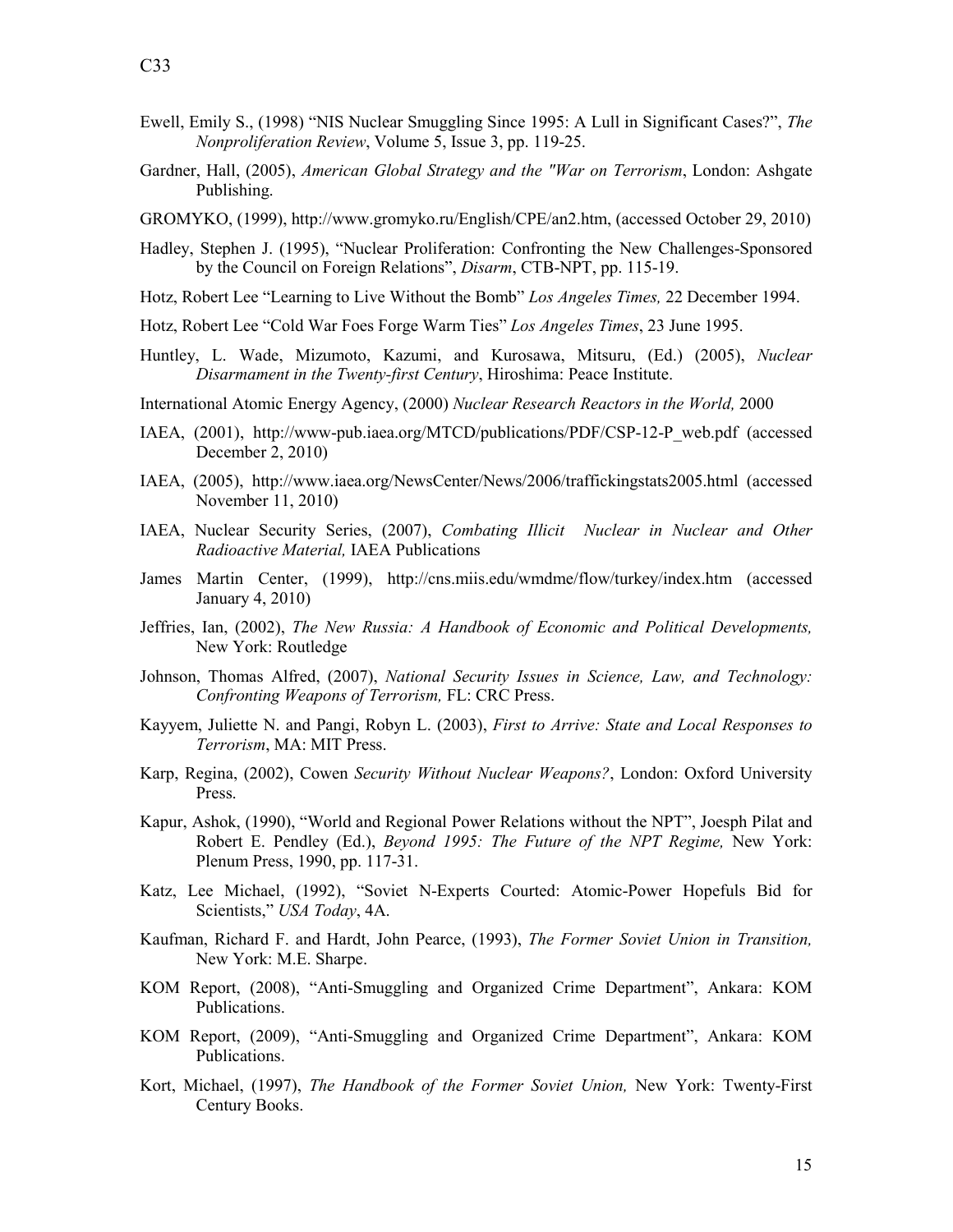- Krieger, David and Ong, Carah, (2004), "Disarmament: The Missing Link to an Equitable Non-Proliferation Regime", http://www.wagingpeace.org/articles/2004/03/26 roadprolilferation.htm (accessed November 1, 2010)
- Kupatadze, A. (2010), "Organized Crime and the Trafficking of Radiological Materials." *The onproliferation Review*. Vol. 17, No. 2, pp. 219-34.
- Lowther, Adam and Snow, Donald, (2007), *Americans and Asymmetric Conflict: Lebanon, Somalia, and Afghanistan*, Ca: Greenwood Publishing Group
- Marli, Morten Bremer and Lodgaard, Sverre (2007), *uclear Proliferation and International Security,* New York: Routledge.
- May, Michael M. (1994),"Nuclear Weapons Supply and Demand", *American Scientist,*  Nov/Dec94, Volume 82 pp. 526-37.
- Monterey Institute for International Studies, (2009), www.cns.miis.edu/pubs/other/sjm\_cht.htm (accessed November 2, 2010)
- NATO, (2004), http://www.nato-pa.int/default.asp?SHORTCUT=491 (accessed December 2, 2010)
- Nuclear Weapons and the Environment, (2009), http://www.american.edu/TED/nukesmug.htm, (accessed October 29, 2010.
- Nuclear Threat Initiative, (2004), http://www.nti.org/e\_research/e3\_46a.html (accessed December 22, 2010)
- Potter, William and Sokova, Elena, (2002), "Illicit Nuclear Trafficking in the NIS: What's New? What's True", *The Nonproliferation Summer Review*, 1746-1766, Volume 9, Issue 2, 2002, pp.  $112 - 120$ .
- Princeton University, (2008), http://www.princeton.edu/~globsec/publications/pdf/10\_2%20127%20150%20Lidsky.pd f (accessed December 3, 2010)
- Reimann, Kim, (2006), "A View from the Top: International Politics, Norms and the Worldwide Growth of NGOs," *International Studies Quarterly* 50, pp. 45-67.
- Russel, James, (2006) "Peering into the Abyss" *Nonproliferation Review*, Vol. 13, No 3, pp. 1-13.
- Scheinder, Barry, (1994), "Nuclear Proliferation and Counter-Proliferation: Policy Issues and Debates" *Mershon International Studies Review,* 38, pp. 209-234.
- Scheinman, Lawrence, (1990), "Does the NPT Matter", Joesph Pilat and Robert E. Pendley, (Ed.), *Beyond 1995: The Future of the PT Regime,* New York: Plenum Press, pp. 53-64.
- Shelley, Louise, (2005), "The Unholy Trinity: Transnational Crime, Corruption and Terrorism," *Brown Journal of World Affairs* 11, pp. 101-11.
- Shelley, Louise (2006), "Trafficking in Nuclear Materials: Criminals and Terrorists", *Global Crime,* Vol.7, No.3-4, pp. 544-560.
- Simpson, John, (1994), "Nuclear non-proliferation in the Post-Cold War era", *International Affairs Journal,* 70, I, pp. 17-39.
- Smolansky, Bettie Moretz and Smolansky, Oles, (2001), M. *The Lost Equilibrium: International Relations in the Post-Soviet Era,* PA: Lehigh University Press.